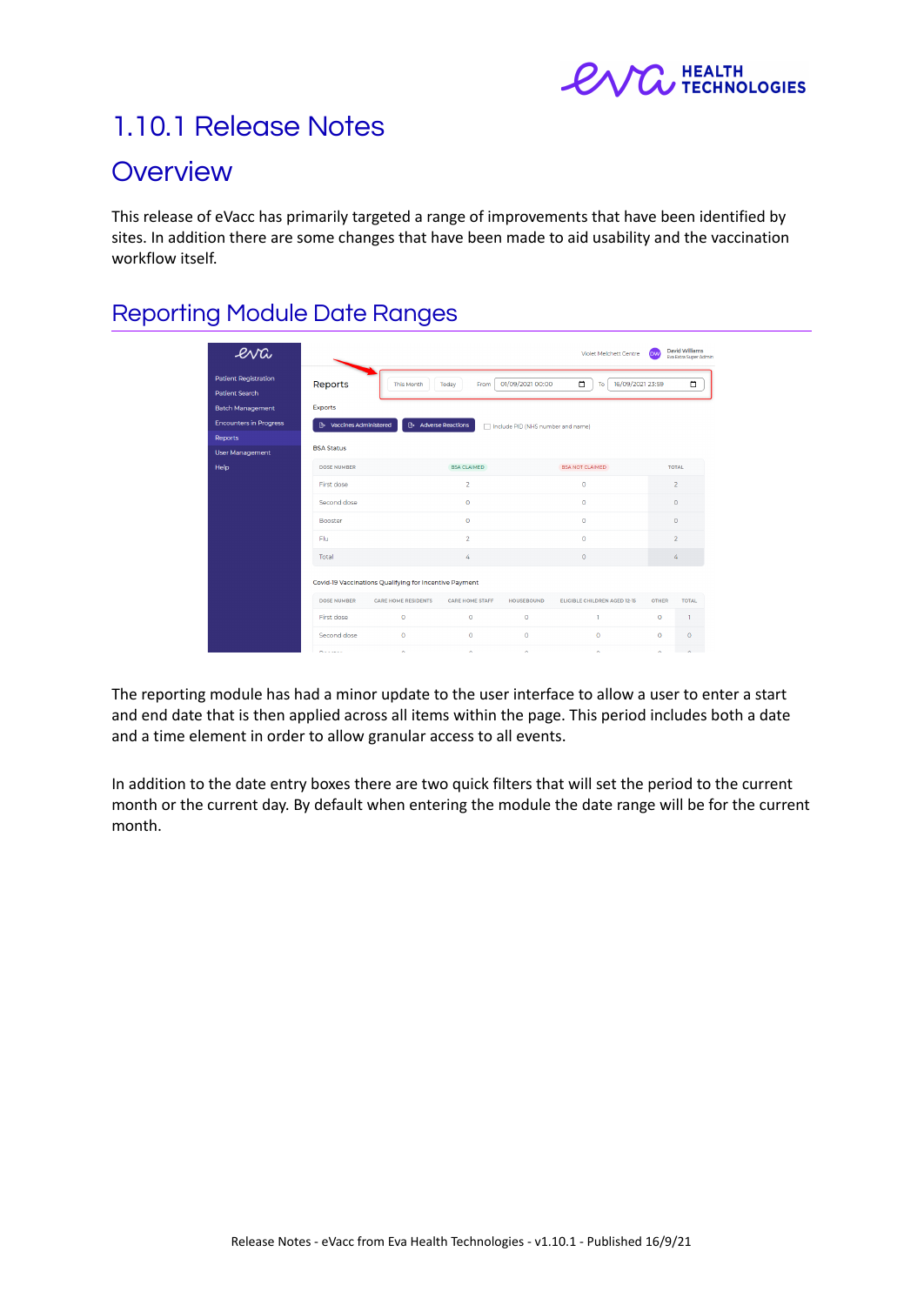

# Other Changes

### General

#### [EF-2153] Make cards responsive according to the journal size

We have made some more changes to the journal event cards to ensure that they are correctly rendered on screen when the size of the window changes. This includes when expanding the events to review the detailed content.

#### [EF-2134] Vaccine report content has more detailed vaccine information

The report for vaccines has been updated to now include more detailed information for Flu vaccinations.

#### [EF-2133] Make patient banner full width

The patient banner now extends across the entire width of the journal screen. Previously when recording the vaccination flow the patient banner would be set to half the width of the screen. This has now been amended in order to allow future developments to utilise the entire width of the screen.

#### [EF-2130] Update of VACCINATION\_SITUATION\_CODE & TERM

An update has been made to the snomed code and term that is used to represent the vaccination event within the data flows to the NHS Data Processing Service (DPS). This is inline with updates made within the specification.

#### [EF-2129] Incorrect calculation of '4 week interval' for Flu Warning

It had been determined that the calculation for the 4 week period for recording a flu vaccination was exclusive with regards to the date range. This has now been amended to reflect that the 4 week period is inclusive.

#### [EF-2125] Removing an ADR leaves the note behind

When removing Adverse Reactions it was identified that in a rare sequence of events it was possible to retain the note of a previous ADR record, which has now been corrected.

#### [EF-2120] iPad Display Issue - Accordion View

When expanding events on the journal screen it was found that it was possible to cause older events to overlay previous events. Previously the screen would then redraw, correcting the display if the user started to scroll. This has now been corrected to stop the initial overlay from taking place.

#### [EF-2106] PDS background process not verifying

When a patient is locally registered within eVacc that does not exist on PDS, a background process periodically retries a PDS Search at set intervals until the patient record has been verified. It had been identified that on some occasions records were not being updated to reflect the action had taken place. This has been addressed within this release of eVacc.